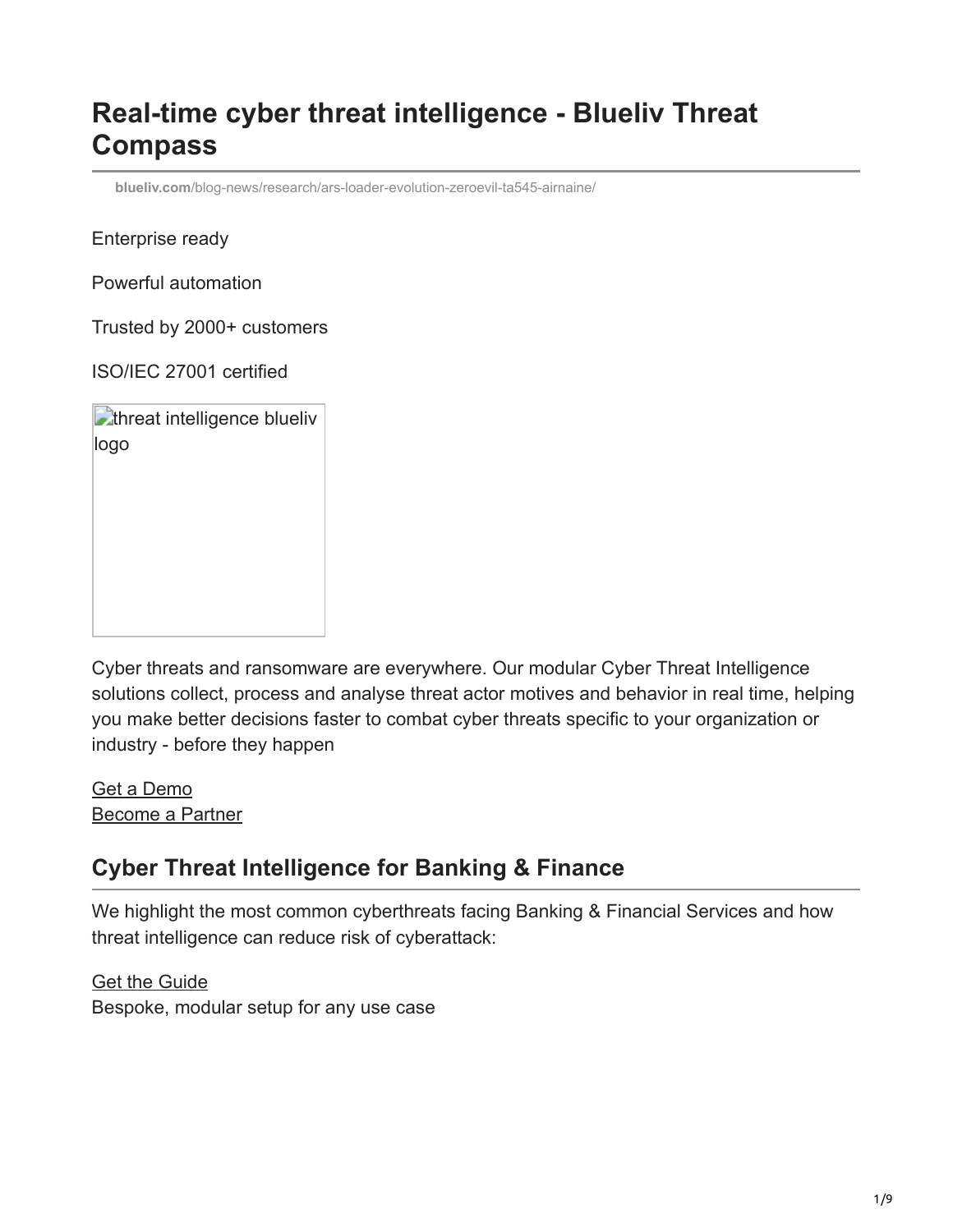| <b>C</b> threat intelligence |
|------------------------------|
|                              |
|                              |
|                              |
|                              |
|                              |
|                              |
|                              |
|                              |
|                              |
|                              |
|                              |
|                              |
|                              |
|                              |
|                              |

### **Threat context**

Improve team productivity thanks to cyber threat intelligence

#### [Threat context module](https://www.blueliv.com/products/cyber-threat-intelligence/threat-context)

Secure code

# **Credentials**

Retrieve your all your compromised credentials in real-time

[Credentials module](https://www.blueliv.com/products/cyber-threat-intelligence/credential-threat-protection)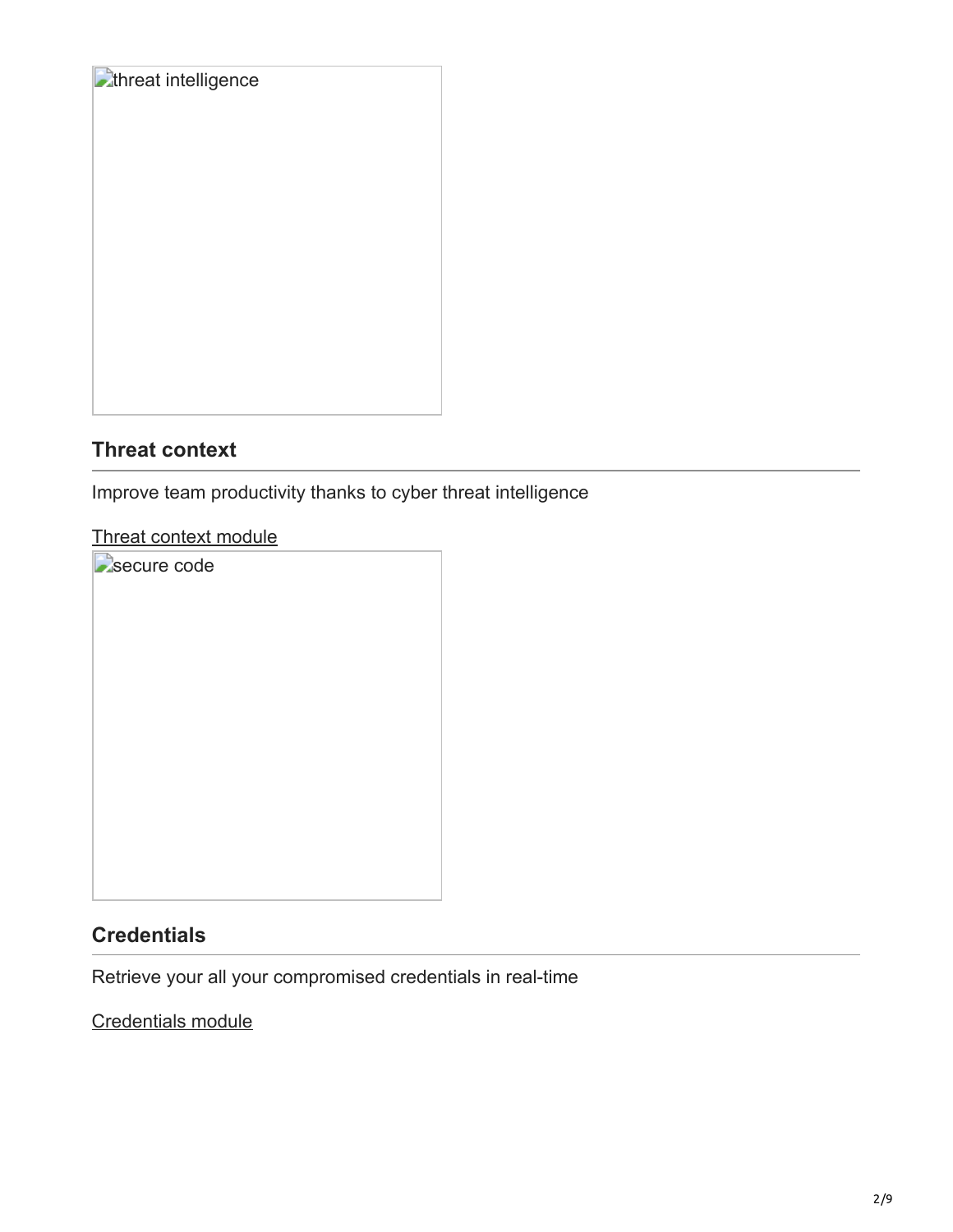**Ethreat intelligence against dark web** 

# **Dark web**

Boost your awareness of what's going on underground in the dark web

[Dark web module](https://www.blueliv.com/products/cyber-threat-intelligence/dark-web)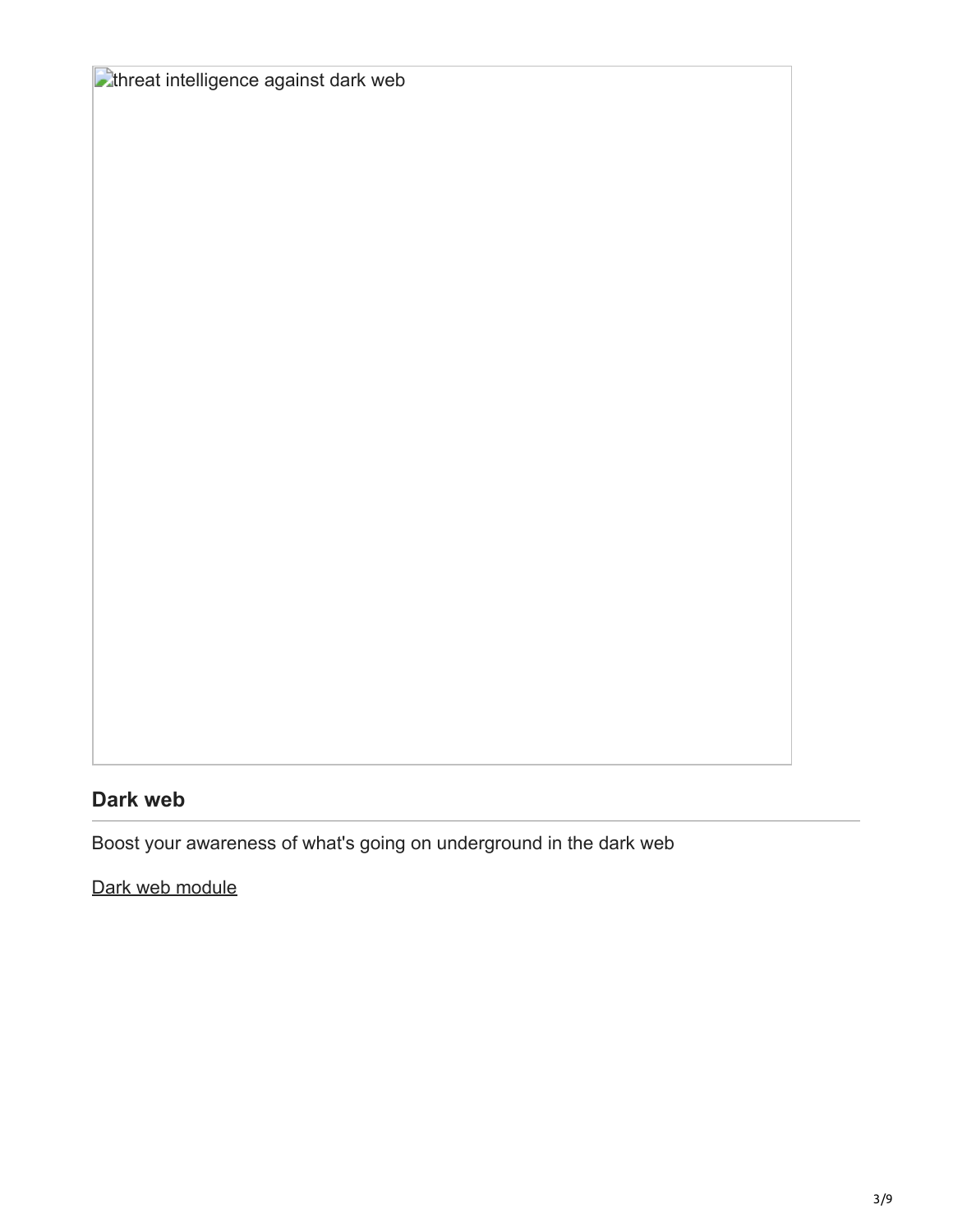| <b>C</b> threat intelligence for credit cards |
|-----------------------------------------------|
|                                               |
|                                               |
|                                               |
|                                               |
|                                               |
|                                               |
|                                               |
|                                               |
|                                               |
|                                               |
|                                               |

### **Credit cards**

Recover stolen credit card and bank information in real-time

#### [Credit card module](https://www.blueliv.com/products/cyber-threat-intelligence/stolen-credit-card-protection)

**C**threat intelligence against hacktivism

#### **Hacktivism**

Protect your networks and employees from social-born attacks

**[Hacktivism module](https://www.blueliv.com/products/cyber-threat-intelligence/hacktivism-monitoring)**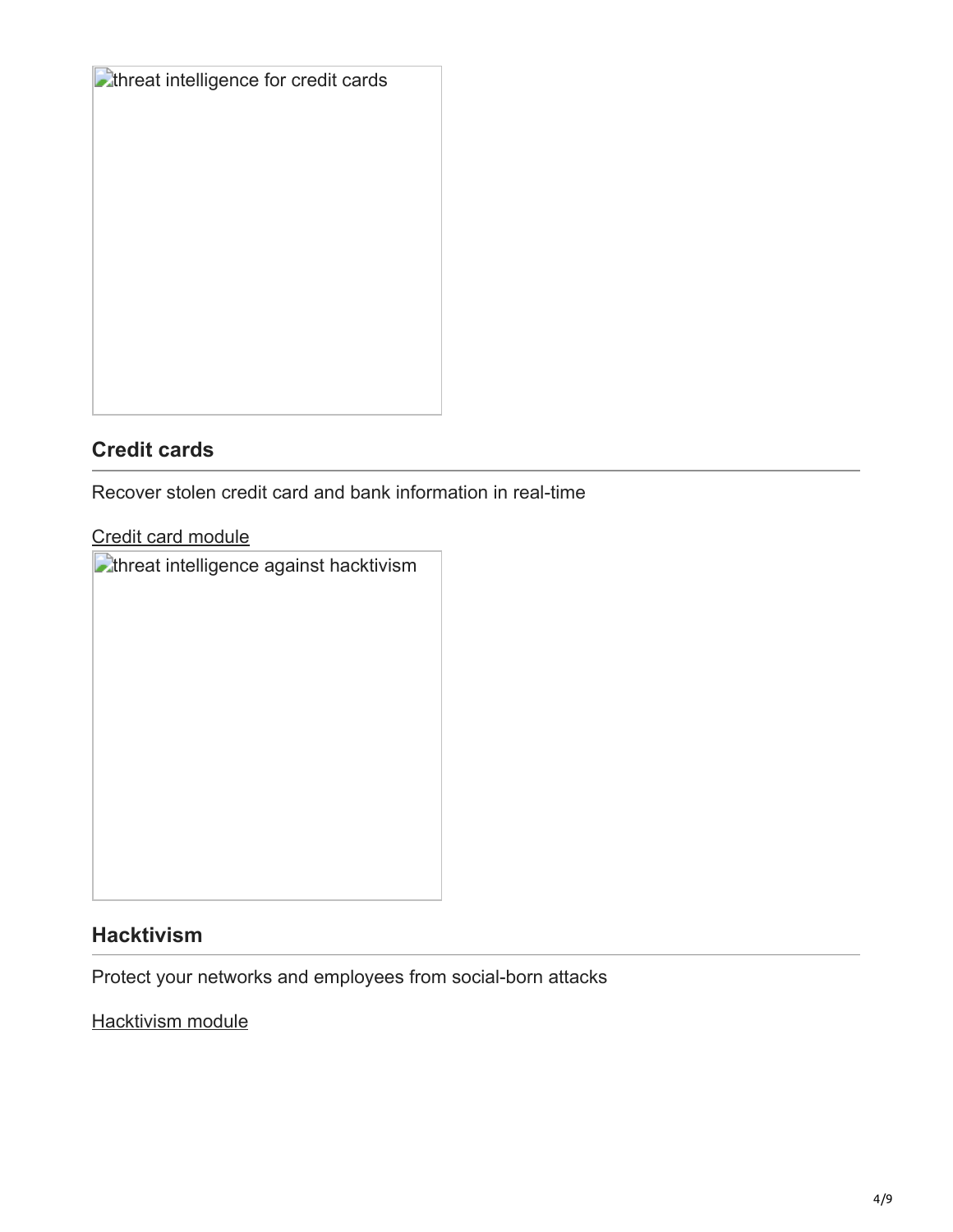| Cthreat intelligence for malware |  |
|----------------------------------|--|
|                                  |  |
|                                  |  |
|                                  |  |
|                                  |  |
|                                  |  |
|                                  |  |
|                                  |  |
|                                  |  |
|                                  |  |
|                                  |  |

#### **Malware**

Detect malware and analyze suspicious executable files automatically

#### [Malware module](https://www.blueliv.com/products/cyber-threat-intelligence/malware-protection)

**Ethreat intelligence for mobile** 

# **Mobile apps**

Monitor and detect false, infected, modified, and copied apps

[Mobile apps module](https://www.blueliv.com/products/cyber-threat-intelligence/mobile-apps-protection)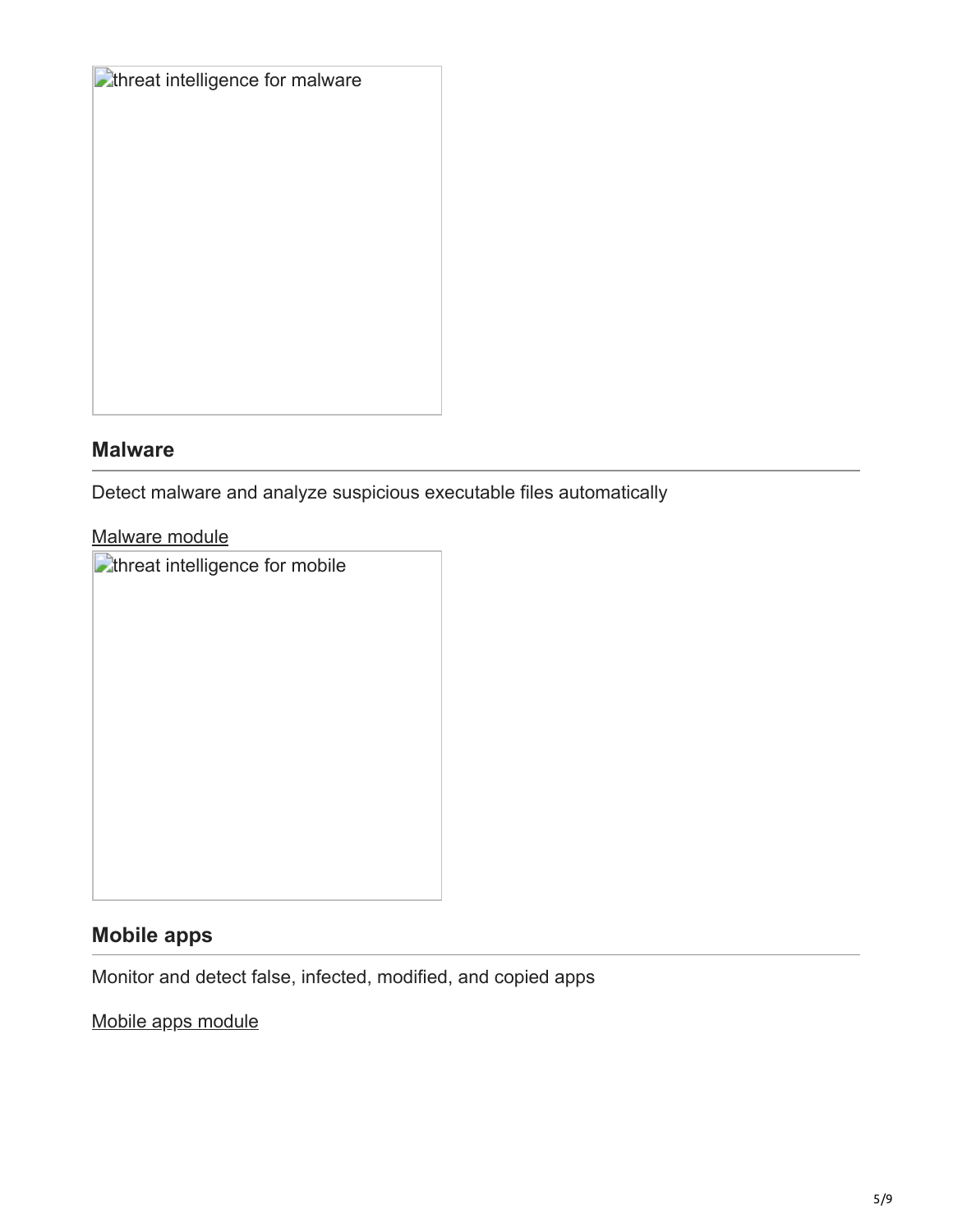| <b>C</b> threat intelligence for media |  |
|----------------------------------------|--|
|                                        |  |
|                                        |  |
|                                        |  |
|                                        |  |
|                                        |  |
|                                        |  |
|                                        |  |
|                                        |  |
|                                        |  |

### **Social media**

Monitor your organization's digital footprint in social media

[Social media module](https://www.blueliv.com/products/cyber-threat-intelligence/social-media-monitoring)

**T**threat intelligence for data leakage

### **Data leakage**

Detect leaked information from employees & third parties

[Data leakage module](https://www.blueliv.com/products/cyber-threat-intelligence/data-leakage-prevention)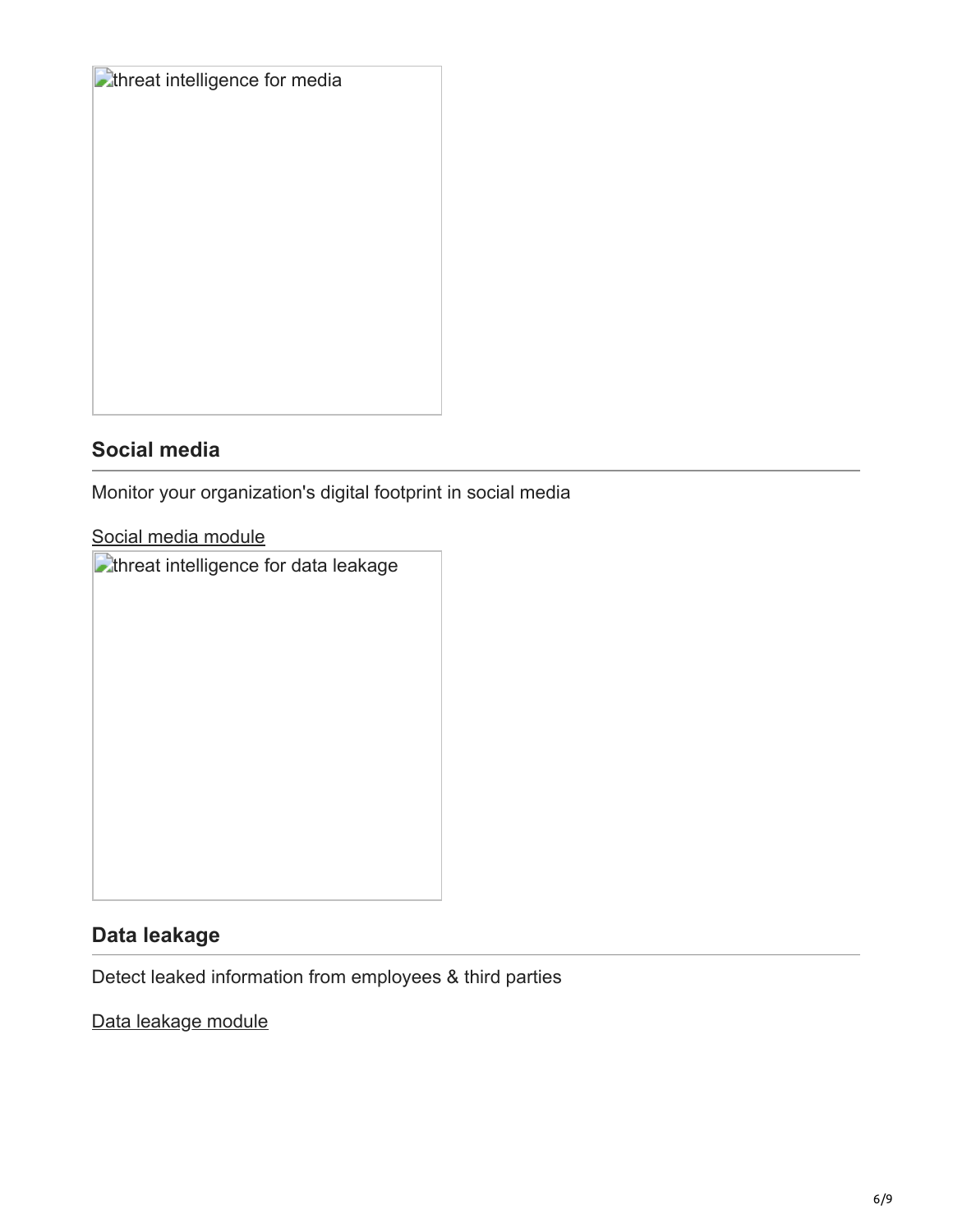**C**threat intelligence for domain protection

#### **Domain protection**

Be aware of and track illegitimate entities and domains

### [Domain protection module](https://www.blueliv.com/products/cyber-threat-intelligence/domain-protection)

**MRTI** feed

### **MRTI feed**

Access millions of IOCs in real-time and manage threats more efficiently

[MRTI feed module](https://www.blueliv.com/products/threat-intelligence/machine-readable-threat-intelligence)

#### **Detect faster**

Unique external threats and exfiltrated information. The broadest threat collection capability on the market, delivered in real-time.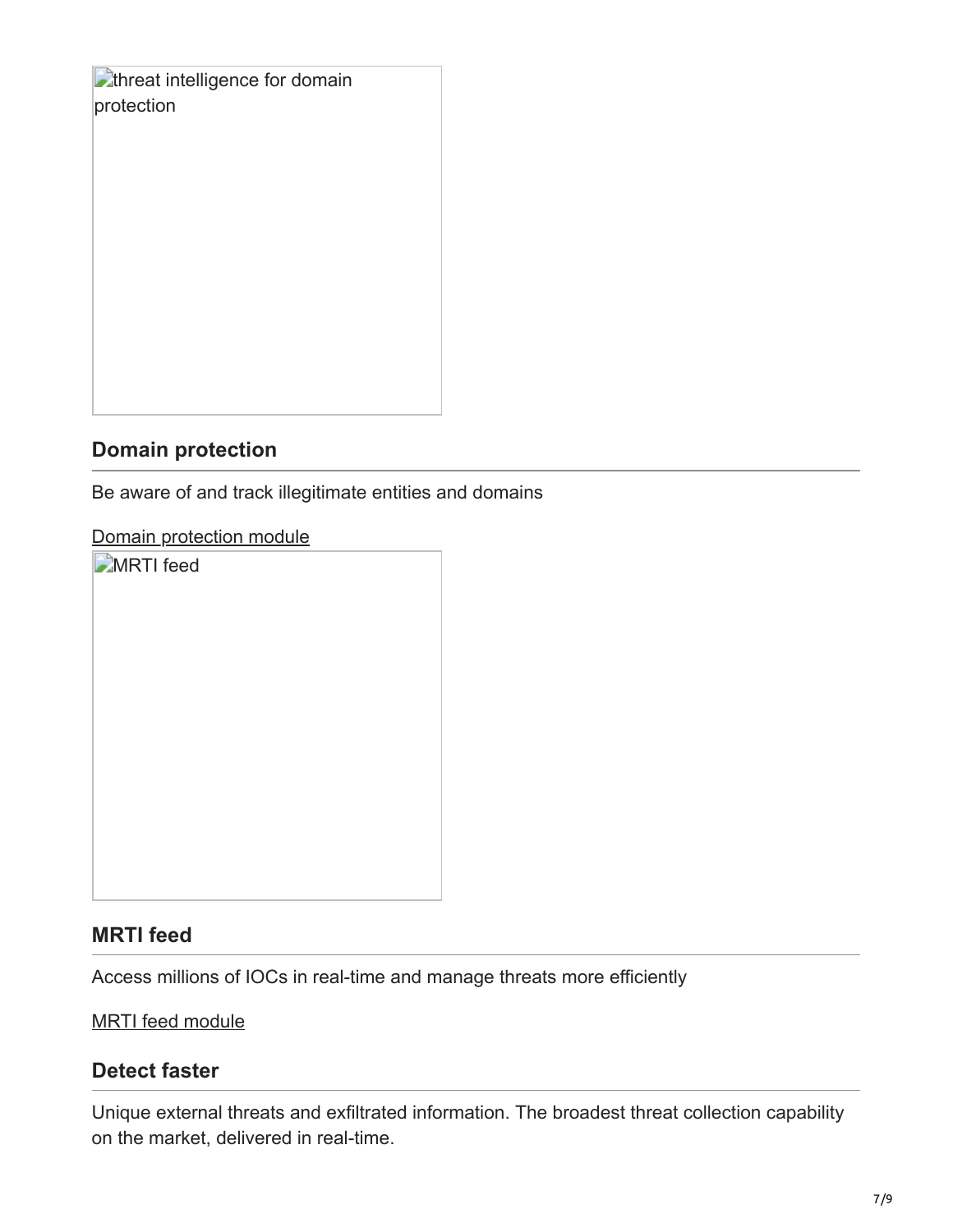[Get a free trial](https://trial.blueliv.com/signup) Analyze, correlate and manage more effectively

Targeted, accurate and actionable Threat Intelligence powered by machine learning. All your threats, just your threats – with no false positives.

Orchestrate and remediate faster

Benefit from Blueliv playbooks; Stay one step ahead and remove illegitimate websites, social media mentions, mobile apps and exfiltrated data.

[Get a free trial](https://trial.blueliv.com/signup) Do more, with less

Empower your security teams to efficiently hunt threats with limited resources – combining human expertise with machine learning.

# **Cyber Threat Intelligence made easy**

Modular, multi-tenant, subscription-based solution. Configure, deploy, and get results in a matter of minutes.

[Get a free trial](https://trial.blueliv.com/signup) Connect and share

Easily integrate your results with your existing solutions and share intelligence with peers and trusted parties.

How it works

We continuously search the open, deep, and dark web to discover customer-specific threat information, using automated technology for speed and scale. We retrieve and deliver this intelligence in a modular format, giving our customers a straightforward way to confront external cyberthreats and manage their digital risk.

# **Actionable threat intelligence to fight cyberattacks effectively**

Our threat intelligence solution enabled one of the world's largest telecomms companies, Telefónica to provide specific, predictive, actionable intelligence to their clients for accelerated decision making. Our Threat Compass solution is easy to deploy, easy to set up, and easy to operate and Telefónica were able to see results in minutes.

**Telefónica Telefonica**